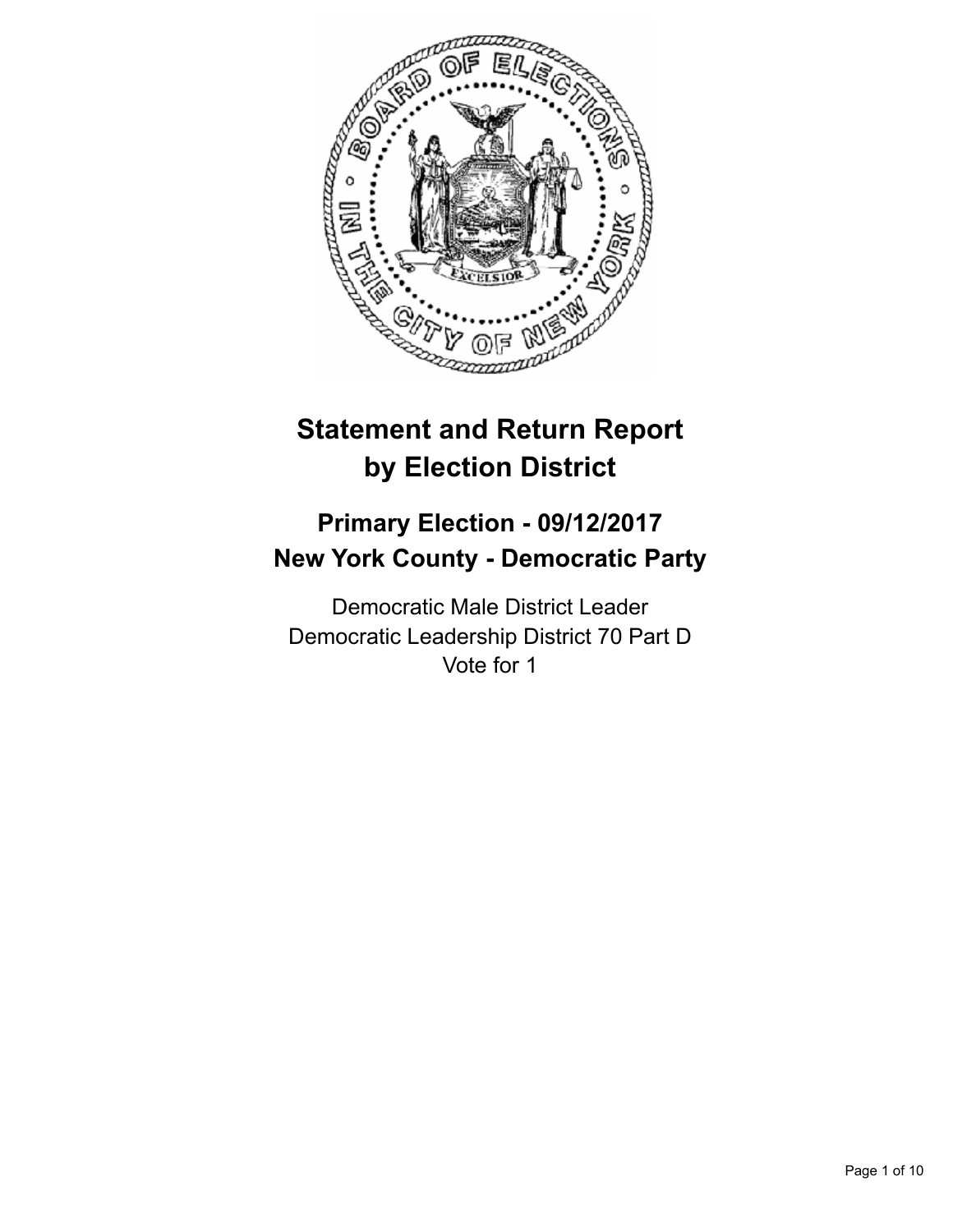

| PUBLIC COUNTER                                           | 5 |
|----------------------------------------------------------|---|
| MANUALLY COUNTED EMERGENCY                               | 0 |
| ABSENTEE / MILITARY                                      | 0 |
| AFFIDAVIT                                                | 0 |
| Total Ballots                                            | 5 |
| Less - Inapplicable Federal/Special Presidential Ballots | 0 |
| <b>Total Applicable Ballots</b>                          | 5 |
| DANIEL N. CLARK                                          | 0 |
| <b>COREY ORTEGA</b>                                      |   |
| <b>Total Votes</b>                                       |   |
| Unrecorded                                               | 4 |

## **065/70**

| <b>PUBLIC COUNTER</b>                                    | 124 |
|----------------------------------------------------------|-----|
| MANUALLY COUNTED EMERGENCY                               | 0   |
| ABSENTEE / MILITARY                                      | 3   |
| AFFIDAVIT                                                | 0   |
| <b>Total Ballots</b>                                     | 127 |
| Less - Inapplicable Federal/Special Presidential Ballots | 0   |
| <b>Total Applicable Ballots</b>                          | 127 |
| DANIEL N. CLARK                                          | 35  |
| <b>COREY ORTEGA</b>                                      | 37  |
| <b>Total Votes</b>                                       | 72  |
| Unrecorded                                               | 55  |

| <b>PUBLIC COUNTER</b>                                    | 48 |
|----------------------------------------------------------|----|
| <b>MANUALLY COUNTED EMERGENCY</b>                        | 0  |
| ABSENTEE / MILITARY                                      | 0  |
| AFFIDAVIT                                                | 0  |
| <b>Total Ballots</b>                                     | 48 |
| Less - Inapplicable Federal/Special Presidential Ballots | 0  |
| <b>Total Applicable Ballots</b>                          | 48 |
| DANIEL N. CLARK                                          | 15 |
| <b>COREY ORTEGA</b>                                      | 20 |
| <b>Total Votes</b>                                       | 35 |
| Unrecorded                                               | 13 |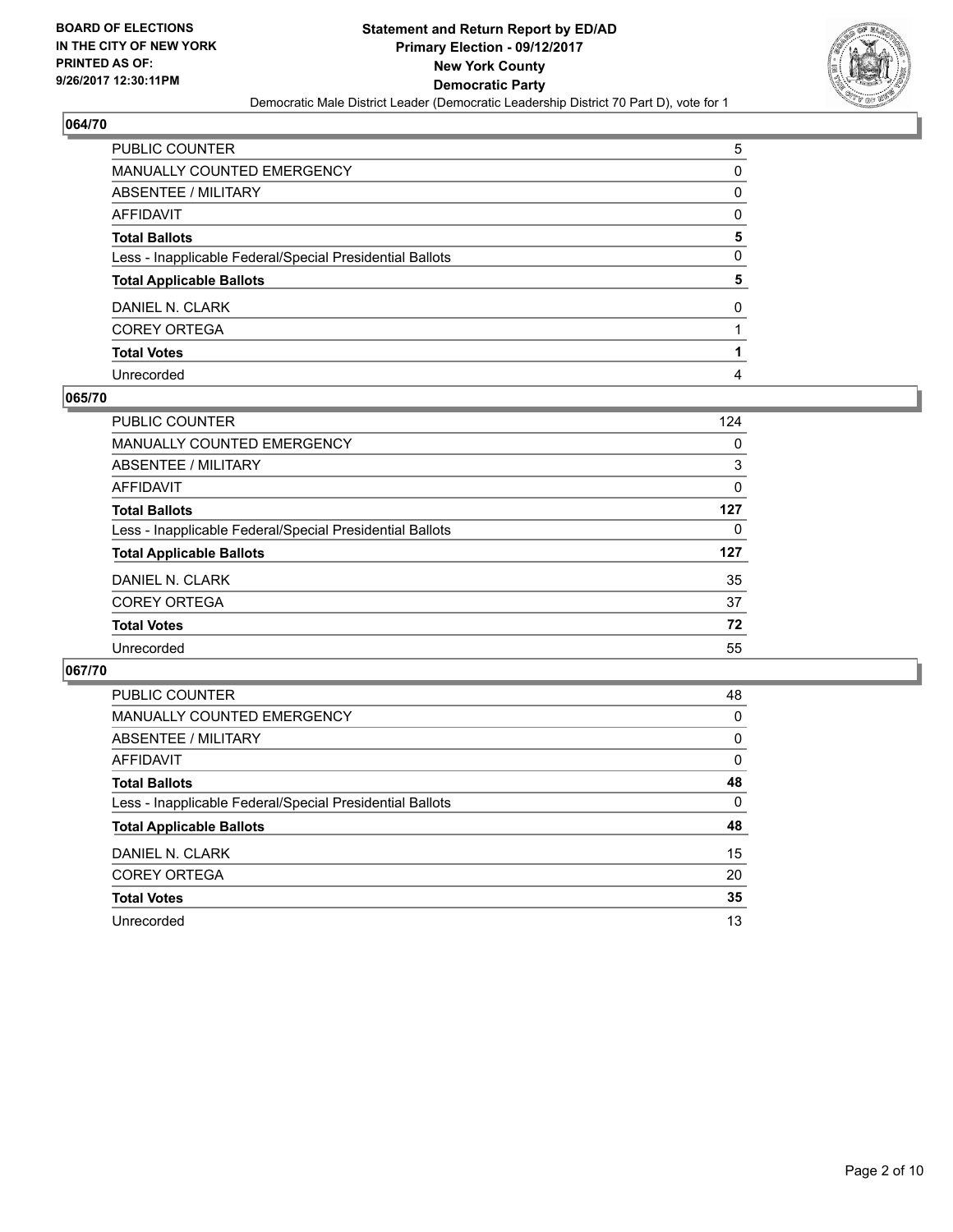

| PUBLIC COUNTER                                           | 99  |
|----------------------------------------------------------|-----|
| <b>MANUALLY COUNTED EMERGENCY</b>                        | 0   |
| ABSENTEE / MILITARY                                      | 5   |
| AFFIDAVIT                                                | 2   |
| <b>Total Ballots</b>                                     | 106 |
| Less - Inapplicable Federal/Special Presidential Ballots | 0   |
| <b>Total Applicable Ballots</b>                          | 106 |
| DANIEL N. CLARK                                          | 48  |
| <b>COREY ORTEGA</b>                                      | 27  |
| <b>Total Votes</b>                                       | 75  |
| Unrecorded                                               | 31  |

#### **070/70**

| PUBLIC COUNTER                                           | 28 |
|----------------------------------------------------------|----|
| <b>MANUALLY COUNTED EMERGENCY</b>                        | 0  |
| ABSENTEE / MILITARY                                      | 0  |
| AFFIDAVIT                                                |    |
| <b>Total Ballots</b>                                     | 29 |
| Less - Inapplicable Federal/Special Presidential Ballots | 0  |
| <b>Total Applicable Ballots</b>                          | 29 |
| DANIEL N. CLARK                                          | 10 |
| <b>COREY ORTEGA</b>                                      | 12 |
| <b>Total Votes</b>                                       | 22 |
| Unrecorded                                               | 7  |
|                                                          |    |

| PUBLIC COUNTER                                           | 167 |
|----------------------------------------------------------|-----|
| <b>MANUALLY COUNTED EMERGENCY</b>                        | 0   |
| ABSENTEE / MILITARY                                      | 6   |
| AFFIDAVIT                                                | 6   |
| <b>Total Ballots</b>                                     | 179 |
| Less - Inapplicable Federal/Special Presidential Ballots | 0   |
| <b>Total Applicable Ballots</b>                          | 179 |
| DANIEL N. CLARK                                          | 45  |
| <b>COREY ORTEGA</b>                                      | 84  |
| JEREMY ATIE (WRITE-IN)                                   |     |
| <b>Total Votes</b>                                       | 130 |
|                                                          |     |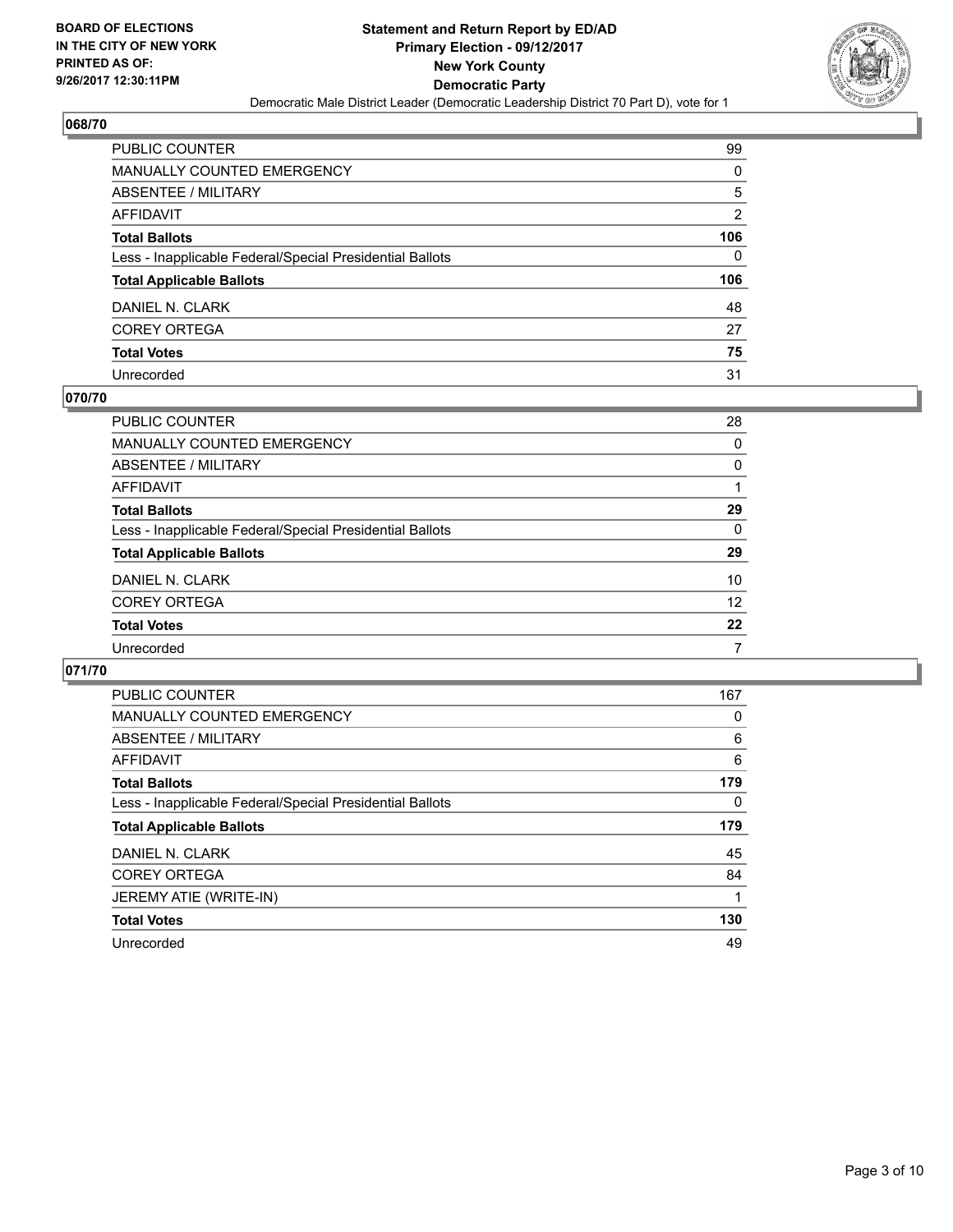

| PUBLIC COUNTER                                           | 187 |
|----------------------------------------------------------|-----|
| <b>MANUALLY COUNTED EMERGENCY</b>                        | 0   |
| <b>ABSENTEE / MILITARY</b>                               | 3   |
| <b>AFFIDAVIT</b>                                         | 0   |
| <b>Total Ballots</b>                                     | 190 |
| Less - Inapplicable Federal/Special Presidential Ballots | 0   |
| <b>Total Applicable Ballots</b>                          | 190 |
| DANIEL N. CLARK                                          | 67  |
| <b>COREY ORTEGA</b>                                      | 70  |
| <b>Total Votes</b>                                       | 137 |
| Unrecorded                                               | 53  |

## **073/70**

| <b>PUBLIC COUNTER</b>                                    | 107      |
|----------------------------------------------------------|----------|
| MANUALLY COUNTED EMERGENCY                               | 0        |
| ABSENTEE / MILITARY                                      | 5        |
| AFFIDAVIT                                                | $\Omega$ |
| <b>Total Ballots</b>                                     | $112$    |
| Less - Inapplicable Federal/Special Presidential Ballots | 0        |
| <b>Total Applicable Ballots</b>                          | $112$    |
| DANIEL N. CLARK                                          | 30       |
| <b>COREY ORTEGA</b>                                      | 32       |
| <b>Total Votes</b>                                       | 62       |
| Unrecorded                                               | 50       |
|                                                          |          |

| <b>PUBLIC COUNTER</b>                                    | 131 |
|----------------------------------------------------------|-----|
| <b>MANUALLY COUNTED EMERGENCY</b>                        | 0   |
| ABSENTEE / MILITARY                                      | 12  |
| AFFIDAVIT                                                | 0   |
| <b>Total Ballots</b>                                     | 143 |
| Less - Inapplicable Federal/Special Presidential Ballots | 0   |
| <b>Total Applicable Ballots</b>                          | 143 |
| DANIEL N. CLARK                                          | 46  |
| <b>COREY ORTEGA</b>                                      | 41  |
| UNATTRIBUTABLE WRITE-IN (WRITE-IN)                       |     |
| <b>Total Votes</b>                                       | 88  |
| Unrecorded                                               | 55  |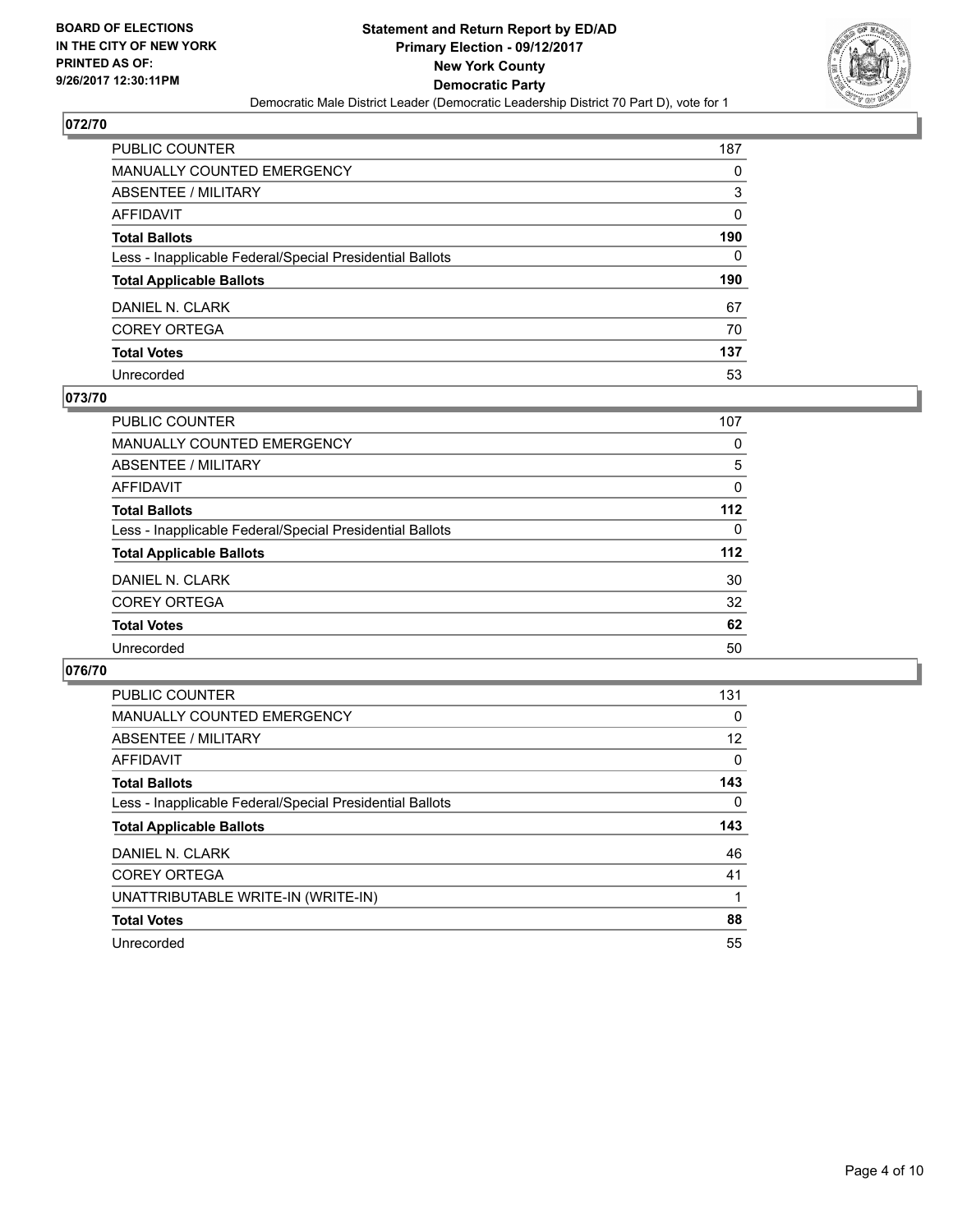

| PUBLIC COUNTER                                           | 99  |
|----------------------------------------------------------|-----|
| <b>MANUALLY COUNTED EMERGENCY</b>                        | 0   |
| <b>ABSENTEE / MILITARY</b>                               | 7   |
| AFFIDAVIT                                                | 0   |
| <b>Total Ballots</b>                                     | 106 |
| Less - Inapplicable Federal/Special Presidential Ballots | 0   |
| <b>Total Applicable Ballots</b>                          | 106 |
| DANIEL N. CLARK                                          | 32  |
| <b>COREY ORTEGA</b>                                      | 37  |
| <b>Total Votes</b>                                       | 69  |
| Unrecorded                                               | 37  |

## **078/70**

| PUBLIC COUNTER                                           | 70 |
|----------------------------------------------------------|----|
| MANUALLY COUNTED EMERGENCY                               | 0  |
| ABSENTEE / MILITARY                                      |    |
| AFFIDAVIT                                                |    |
| <b>Total Ballots</b>                                     | 72 |
| Less - Inapplicable Federal/Special Presidential Ballots | 0  |
| <b>Total Applicable Ballots</b>                          | 72 |
| DANIEL N. CLARK                                          | 18 |
| <b>COREY ORTEGA</b>                                      | 28 |
| <b>Total Votes</b>                                       | 46 |
| Unrecorded                                               | 26 |
|                                                          |    |

| <b>PUBLIC COUNTER</b>                                    | 54 |
|----------------------------------------------------------|----|
| <b>MANUALLY COUNTED EMERGENCY</b>                        | 0  |
| ABSENTEE / MILITARY                                      | 0  |
| AFFIDAVIT                                                |    |
| <b>Total Ballots</b>                                     | 55 |
| Less - Inapplicable Federal/Special Presidential Ballots | 0  |
| <b>Total Applicable Ballots</b>                          | 55 |
| DANIEL N. CLARK                                          | 18 |
| <b>COREY ORTEGA</b>                                      | 28 |
| <b>Total Votes</b>                                       | 46 |
| Unrecorded                                               | 9  |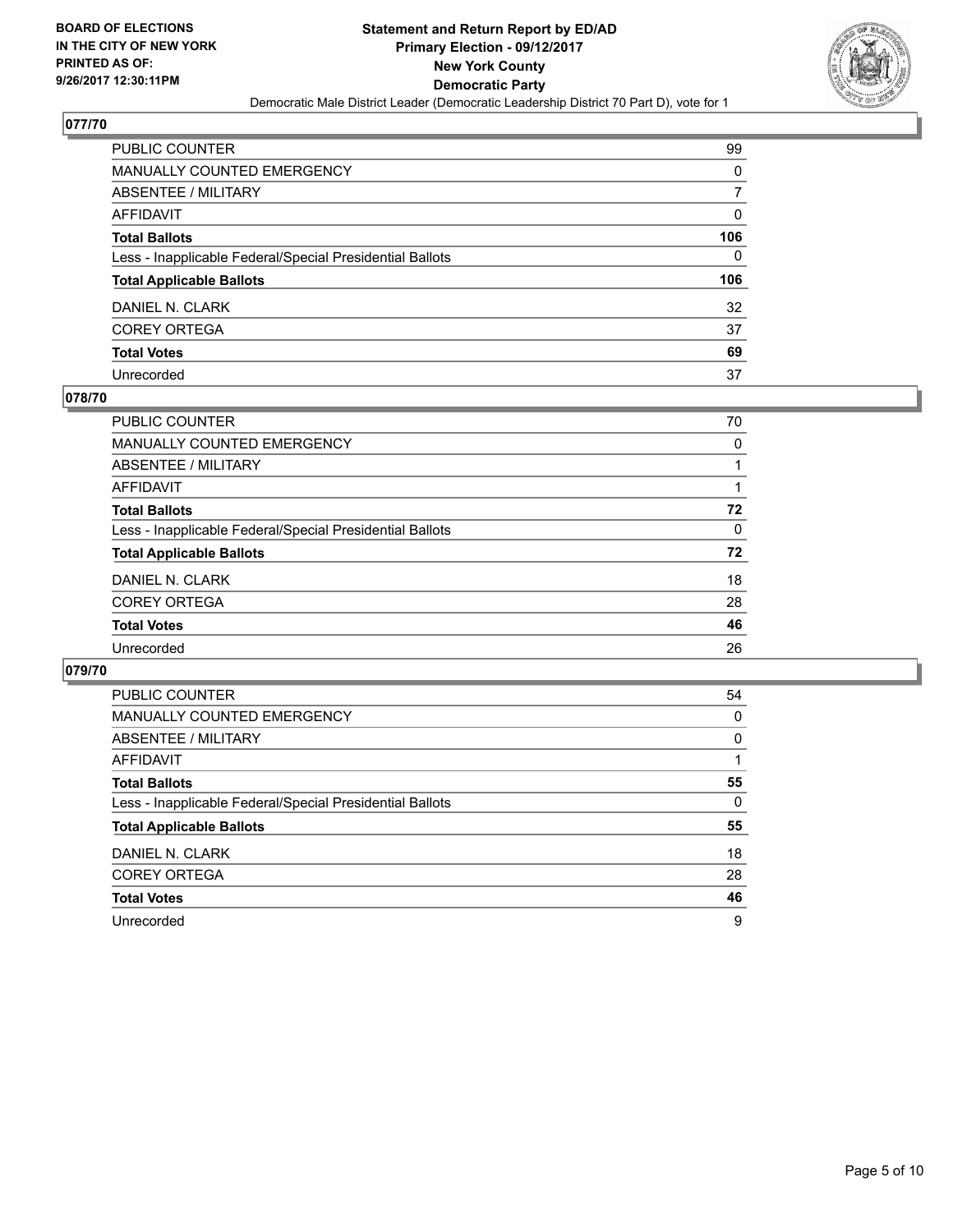

| <b>PUBLIC COUNTER</b>                                    | 121 |
|----------------------------------------------------------|-----|
| <b>MANUALLY COUNTED EMERGENCY</b>                        | 0   |
| ABSENTEE / MILITARY                                      | 0   |
| AFFIDAVIT                                                |     |
| <b>Total Ballots</b>                                     | 122 |
| Less - Inapplicable Federal/Special Presidential Ballots | 0   |
| <b>Total Applicable Ballots</b>                          | 122 |
| DANIEL N. CLARK                                          | 35  |
| <b>COREY ORTEGA</b>                                      | 51  |
| UNATTRIBUTABLE WRITE-IN (WRITE-IN)                       | 2   |
| <b>Total Votes</b>                                       | 88  |
| Unrecorded                                               | 34  |

### **081/70**

| <b>PUBLIC COUNTER</b>                                    | 84             |
|----------------------------------------------------------|----------------|
| <b>MANUALLY COUNTED EMERGENCY</b>                        | 0              |
| ABSENTEE / MILITARY                                      | $\overline{2}$ |
| AFFIDAVIT                                                |                |
| <b>Total Ballots</b>                                     | 87             |
| Less - Inapplicable Federal/Special Presidential Ballots | 0              |
| <b>Total Applicable Ballots</b>                          | 87             |
| DANIEL N. CLARK                                          | 24             |
| <b>COREY ORTEGA</b>                                      | 43             |
| JANE SMITH (WRITE-IN)                                    |                |
| UNATTRIBUTABLE WRITE-IN (WRITE-IN)                       | 1              |
| <b>Total Votes</b>                                       | 69             |
| Unrecorded                                               | 18             |

| PUBLIC COUNTER                                           | 84             |
|----------------------------------------------------------|----------------|
| <b>MANUALLY COUNTED EMERGENCY</b>                        | 0              |
| ABSENTEE / MILITARY                                      | $\overline{2}$ |
| AFFIDAVIT                                                | 0              |
| <b>Total Ballots</b>                                     | 86             |
| Less - Inapplicable Federal/Special Presidential Ballots | 0              |
| <b>Total Applicable Ballots</b>                          | 86             |
| DANIEL N. CLARK                                          | 28             |
| <b>COREY ORTEGA</b>                                      | 28             |
| JACOB SLOLAR (WRITE-IN)                                  |                |
| MICHEAL PARMA (WRITE-IN)                                 |                |
| <b>Total Votes</b>                                       | 58             |
| Unrecorded                                               | 28             |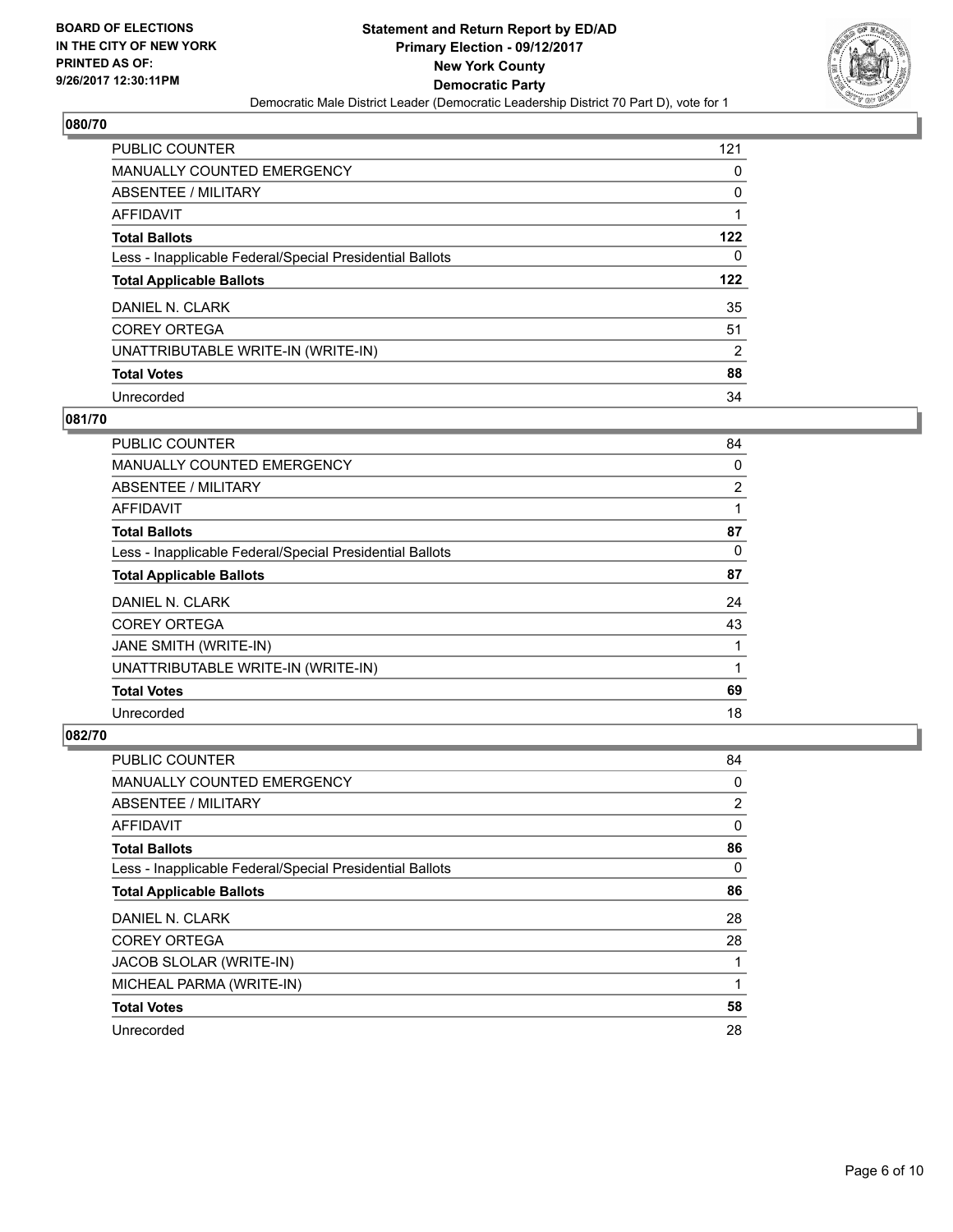

| PUBLIC COUNTER                                           | 69 |
|----------------------------------------------------------|----|
| <b>MANUALLY COUNTED EMERGENCY</b>                        | 0  |
| <b>ABSENTEE / MILITARY</b>                               | 2  |
| AFFIDAVIT                                                | 2  |
| <b>Total Ballots</b>                                     | 73 |
| Less - Inapplicable Federal/Special Presidential Ballots | 0  |
| <b>Total Applicable Ballots</b>                          | 73 |
| DANIEL N. CLARK                                          | 18 |
| <b>COREY ORTEGA</b>                                      | 35 |
| <b>Total Votes</b>                                       | 53 |
| Unrecorded                                               | 20 |

#### **084/70**

| PUBLIC COUNTER                                           | 87 |
|----------------------------------------------------------|----|
| MANUALLY COUNTED EMERGENCY                               | 0  |
| ABSENTEE / MILITARY                                      | 0  |
| AFFIDAVIT                                                | 3  |
| <b>Total Ballots</b>                                     | 90 |
| Less - Inapplicable Federal/Special Presidential Ballots | 0  |
| <b>Total Applicable Ballots</b>                          | 90 |
| DANIEL N. CLARK                                          | 30 |
| <b>COREY ORTEGA</b>                                      | 38 |
| <b>Total Votes</b>                                       | 68 |
| Unrecorded                                               | 22 |
|                                                          |    |

| <b>PUBLIC COUNTER</b>                                    | 262 |
|----------------------------------------------------------|-----|
| <b>MANUALLY COUNTED EMERGENCY</b>                        | 0   |
| ABSENTEE / MILITARY                                      | 5   |
| AFFIDAVIT                                                | 4   |
| <b>Total Ballots</b>                                     | 271 |
| Less - Inapplicable Federal/Special Presidential Ballots | 0   |
| <b>Total Applicable Ballots</b>                          | 271 |
| DANIEL N. CLARK                                          | 144 |
| <b>COREY ORTEGA</b>                                      | 93  |
| LUIS TEJADA (WRITE-IN)                                   |     |
| <b>Total Votes</b>                                       | 238 |
| Unrecorded                                               | 33  |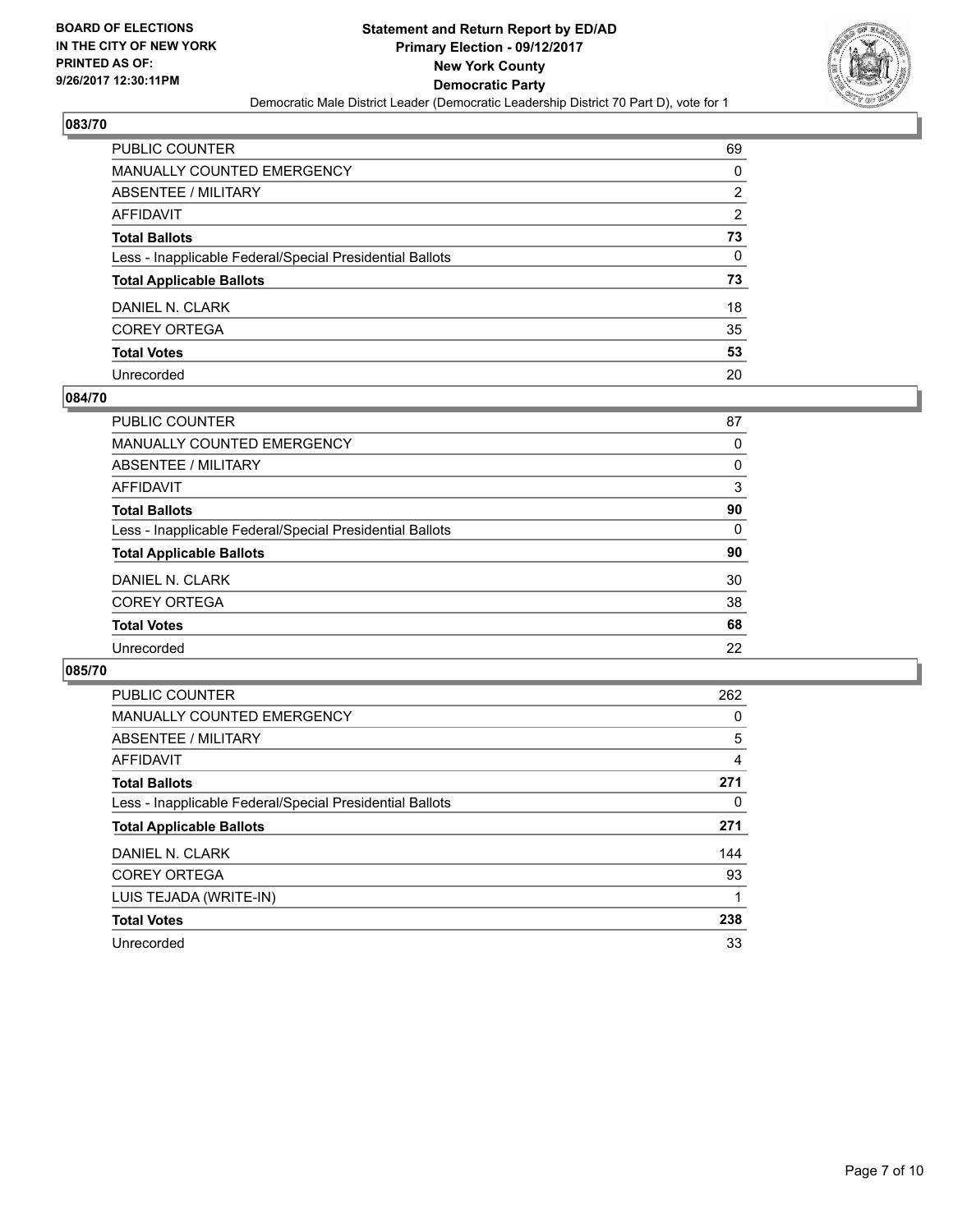

| <b>PUBLIC COUNTER</b>                                    | 46 |
|----------------------------------------------------------|----|
| MANUALLY COUNTED EMERGENCY                               | 0  |
| ABSENTEE / MILITARY                                      | 4  |
| <b>AFFIDAVIT</b>                                         | 0  |
| <b>Total Ballots</b>                                     | 50 |
| Less - Inapplicable Federal/Special Presidential Ballots | 0  |
| <b>Total Applicable Ballots</b>                          | 50 |
| DANIEL N. CLARK                                          | 8  |
| <b>COREY ORTEGA</b>                                      | 34 |
| <b>Total Votes</b>                                       | 42 |
| Unrecorded                                               | 8  |

## **099/70**

| <b>PUBLIC COUNTER</b>                                    | 70 |
|----------------------------------------------------------|----|
| <b>MANUALLY COUNTED EMERGENCY</b>                        | 0  |
| ABSENTEE / MILITARY                                      | 3  |
| AFFIDAVIT                                                | 0  |
| <b>Total Ballots</b>                                     | 73 |
| Less - Inapplicable Federal/Special Presidential Ballots | 0  |
| <b>Total Applicable Ballots</b>                          | 73 |
| DANIEL N. CLARK                                          | 18 |
| <b>COREY ORTEGA</b>                                      | 38 |
| UNATTRIBUTABLE WRITE-IN (WRITE-IN)                       |    |
| <b>Total Votes</b>                                       | 57 |
| Unrecorded                                               | 16 |
|                                                          |    |

| <b>PUBLIC COUNTER</b>                                    | 67 |
|----------------------------------------------------------|----|
| MANUALLY COUNTED EMERGENCY                               | 0  |
| ABSENTEE / MILITARY                                      |    |
| AFFIDAVIT                                                | 0  |
| <b>Total Ballots</b>                                     | 68 |
| Less - Inapplicable Federal/Special Presidential Ballots | 0  |
| <b>Total Applicable Ballots</b>                          | 68 |
| DANIEL N. CLARK                                          | 15 |
| <b>COREY ORTEGA</b>                                      | 30 |
| <b>Total Votes</b>                                       | 45 |
| Unrecorded                                               | 23 |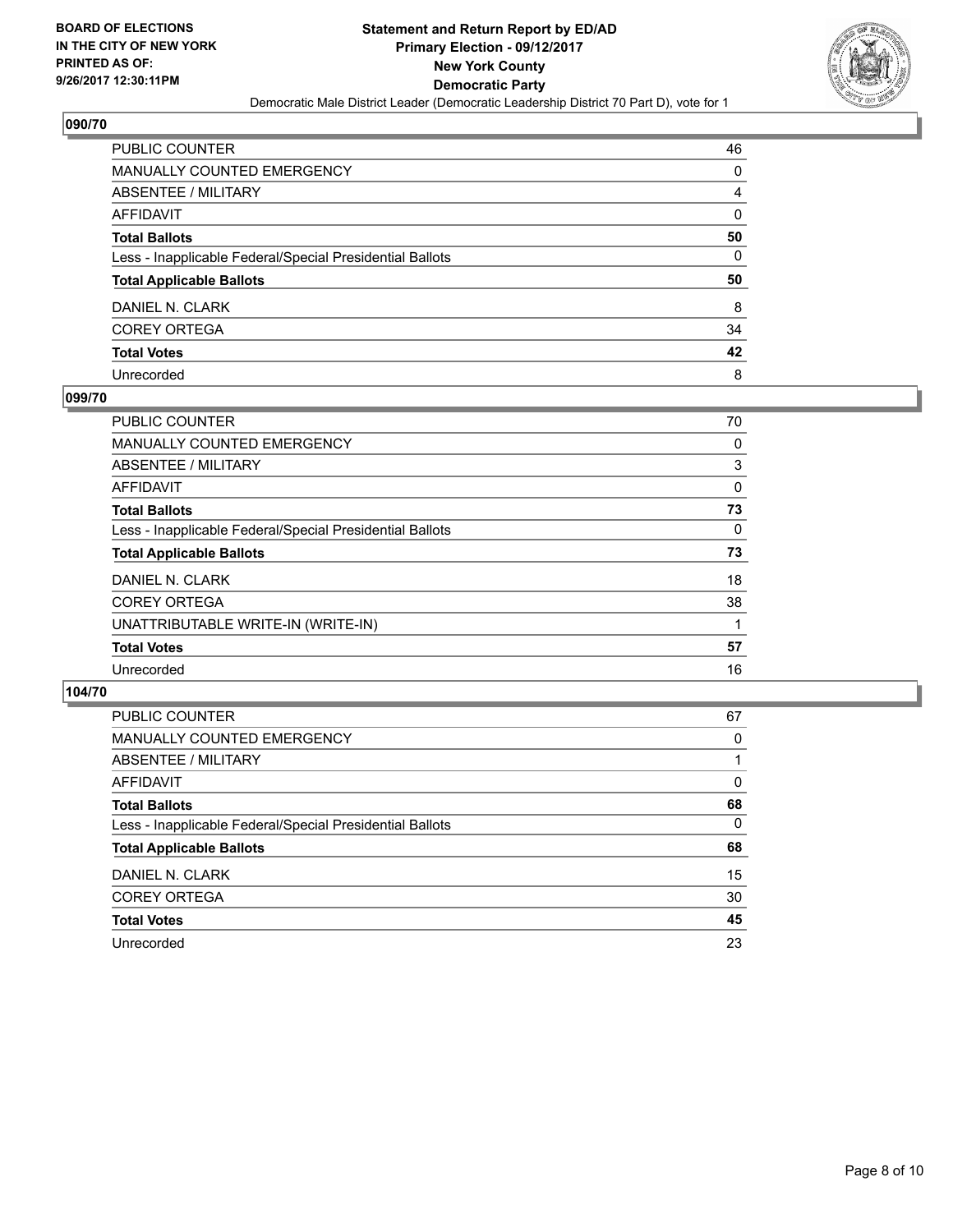

| <b>PUBLIC COUNTER</b>                                    | 102 |
|----------------------------------------------------------|-----|
| <b>MANUALLY COUNTED EMERGENCY</b>                        | 0   |
| ABSENTEE / MILITARY                                      | 6   |
| AFFIDAVIT                                                | 3   |
| <b>Total Ballots</b>                                     | 111 |
| Less - Inapplicable Federal/Special Presidential Ballots | 0   |
| <b>Total Applicable Ballots</b>                          | 111 |
| DANIEL N. CLARK                                          | 47  |
|                                                          |     |
| <b>COREY ORTEGA</b>                                      | 34  |
| JOSEPH SILLS (WRITE-IN)                                  |     |
| <b>Total Votes</b>                                       | 82  |